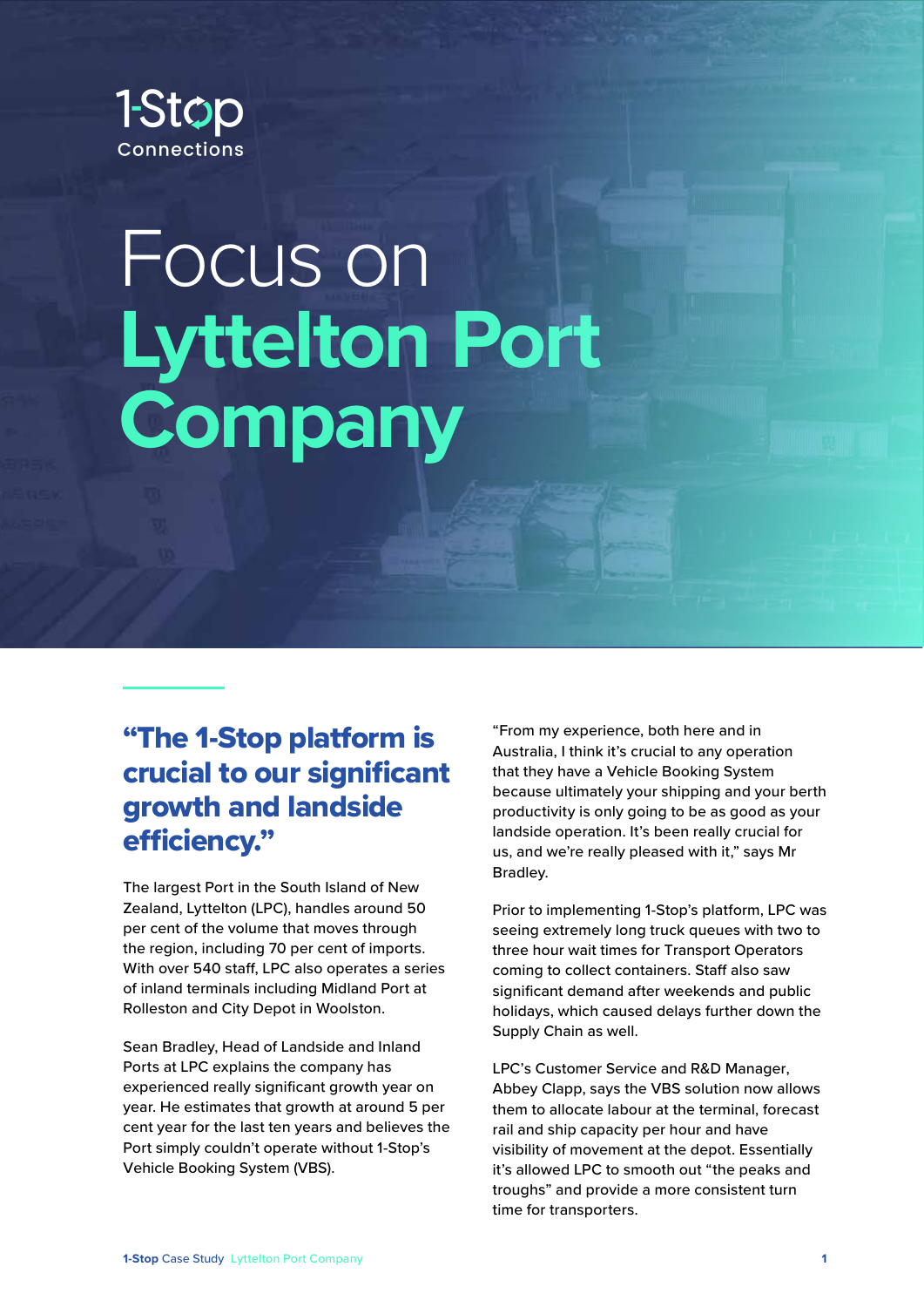"With 1-Stop, we have the ability for our carriers to now check their acceptances and releases before turning up at our depot, so it's eliminated any futile trips. If there's no acceptance or booking in place, they can't confirm their booking and therefore can't turn up, which has really helped out our queueing.

"The notification feature has been really great for us as well, to be able to have direct contact with our transporters, especially around COVID, there were a lot of changes to health and safety procedures, so it's been a really great communication tool for us to have for that as well," says Ms Clapp.

LPC also worked with 1-Stop to create a solution for re-positioned empties between its intermodal sites and terminal. Due to the visibility the platform provides, there's been a significant reduction in email and phone queries from transporters.

"It's also allowed us to automate a lot at our terminal and take away our road desk and solely operate through a kiosk," says Ms Clapp.



- Prior to implementing the 1-Stop platform, truck queues were two to three hours long
- VBS allows Lyttelton to allocate labour and resources to plan ahead
- 1-Stop's platform has eliminated futile trips for Transport Operators